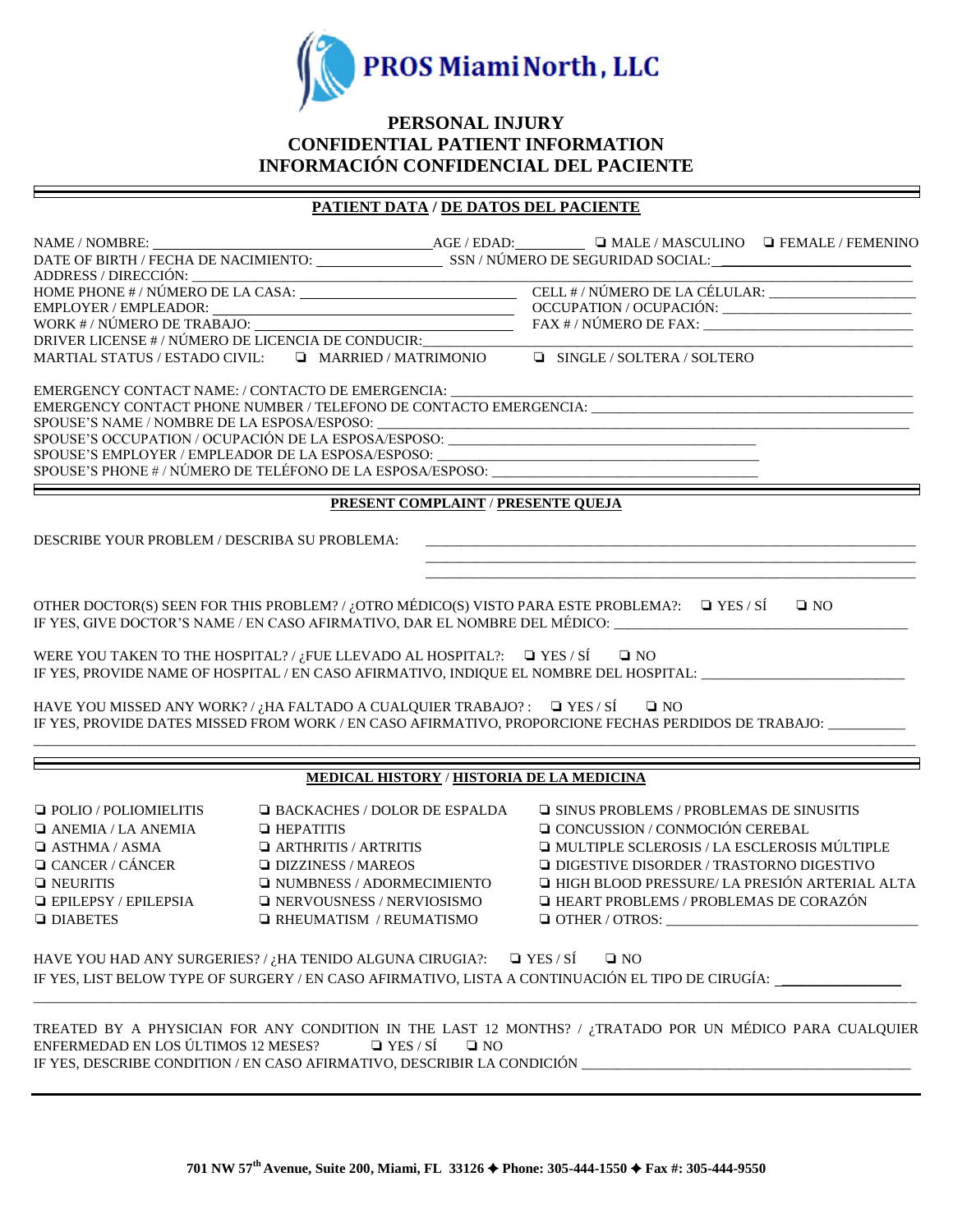| <b>MEDICAL HISTORY / HISTORIA DE LA MEDICINA</b>                                                                                                                                                                                                                                                                               |  |  |  |  |  |
|--------------------------------------------------------------------------------------------------------------------------------------------------------------------------------------------------------------------------------------------------------------------------------------------------------------------------------|--|--|--|--|--|
|                                                                                                                                                                                                                                                                                                                                |  |  |  |  |  |
| DATE OF LAST MENSTRUAL PERIOD / FECHA DE LA ÚLTIMA ÉPOCA MENSTRAUL: ________________________________                                                                                                                                                                                                                           |  |  |  |  |  |
| ARE YOU PREGNANT? / ¿ESTÁ EMBARAZADA?: $\Box$ YES / SÍ<br>$\square$ NO                                                                                                                                                                                                                                                         |  |  |  |  |  |
| ALLERGIC TO ANY MEDICATION? / ¿ES ALÉRGICA A ALGÚN MEDICAMENTO?: $\Box$ YES / SÍ $\Box$ NO<br>IF YES, WHAT KIND / EN CASO AFIRMATIVO, QUÉ TIPO: ______________________________                                                                                                                                                 |  |  |  |  |  |
| TAKING ANY MEDICATION? / ¿TOMANDO ALGUN MEDICAMENTO?: $\Box$ YES / SÍ<br>$\square$ NO<br>IF YES, WHAT KIND / EN CASO AFIRMATIVO, QUÉ TIPO: ______________________________                                                                                                                                                      |  |  |  |  |  |
| <b>ACCIDENTAL INJURY REPORT / INFORME DE LESIONES ACCIDENTALES</b>                                                                                                                                                                                                                                                             |  |  |  |  |  |
|                                                                                                                                                                                                                                                                                                                                |  |  |  |  |  |
| DID YOU REPORT THE ACCIDENT TO YOUR INSURANCE COMPANY?/ ¿REPORTÓ EL ACCIDENTE A SU COMPAÑIA DE SEGUROS?:<br>$\Box$ YES / SÍ<br>$\square$ NO                                                                                                                                                                                    |  |  |  |  |  |
| WHAT KIND OF VEHICLES WERE INVOLVED? / ¿QUÉ TIPO DE VEHÍCULOS ESTUVIERON INVOLUCRADOS?<br>$\Box$ TRUCK / CAMIÓN<br>$\Box$ SUV/CAMIONET0A $\Box$ CAR/COCHE<br>$\Box$ MOTORCYCLE / MOTOS<br>$\Box$ VAN                                                                                                                           |  |  |  |  |  |
| WERE YOU A / ERAS UN: $\Box$ DRIVER / CONDUCTOR $\Box$ PASSENGER / PASAJERO $\Box$ PEDESTRIAN / PEATÓN<br>IF YOU WERE A PASSENGER PLEASE INDICATE YOUR LOCATION IN THE CAR / SI USTED FUERA UN PASAJERO POR FAVOR, INDIQUE                                                                                                     |  |  |  |  |  |
| WAS YOUR VEHICLE MOVING WHEN THE ACCIDENT OCCURRED? / ¿FUE SU VEHÍCULO EN MOVIMIENTO CUANDO OCURRIÓ EL<br>$\Box$ YES / SÍ<br>$\square$ NO<br><b>ACCIDENTE?:</b>                                                                                                                                                                |  |  |  |  |  |
| DID YOUR VEHICLE HIT OTHER VEHICLES? / ¿SU VEHÍCULO FUE ALCAMZADO POR OTROS VEHÍCULOS?: $\Box$ YES / SÍ<br>$\square$ NO                                                                                                                                                                                                        |  |  |  |  |  |
| DID OTHER VEHICLES HIT YOUR VEHICLE? / ¿SU VEHÍCULO FUE ALCAMZADO POR OTROS VEHÍCULOS?: $\square$ YES / SÍ<br>$\square$ NO                                                                                                                                                                                                     |  |  |  |  |  |
| WAS THE ACCIDENT REPORTED TO THE POLICE DEPARTMENT? / EL ACCIDENTE FUE REPORTADO A LA POLICIA? $\Box$ YES / SÍ $\Box$ NO                                                                                                                                                                                                       |  |  |  |  |  |
| WERE YOU AN UBER OR LYFT DRIVER AT THE TIME OF ACCIDENT? / ESTABA CONDUCIENDO PARA UBER O LYFT EN EL MOMENTO<br>DEL ACCIDENTE? $\Box$ YES / SÍ $\Box$ NO                                                                                                                                                                       |  |  |  |  |  |
| WERE YOU A PASSENGER IN AN UBER OR LYFT AT TIME OF ACCIDENT? ERA PASAJERO EN UN UBER O LYFT EN EL MOMENTO DEL<br>ACCIDENTE? $\Box$ YES / SÍ $\Box$ NO                                                                                                                                                                          |  |  |  |  |  |
| WERE TRAFFIC CITATIONS ISSUED? / ¿MULTAS DE TRÁFICO FUERON EMITIDOS?: $\Box$ YES / SÍ<br>$\square$ NO                                                                                                                                                                                                                          |  |  |  |  |  |
| WORK-RELATED INJURY REPORT / INFORME DE LESIONES RELACIONADAS CON EL TRABAJO                                                                                                                                                                                                                                                   |  |  |  |  |  |
| DATE OF ACCIDENT / FECHA DE ACCIDENTE:                                                                                                                                                                                                                                                                                         |  |  |  |  |  |
| WAS YOUR EMPLOYER NOTIFIED? / ¿FUE NOTIFICADO A SU EMPLEADOR?: $\Box$ YES / SÍ<br>$\square$ NO<br>(IF YES, PROVIDE INFORMATION BELOW / ENCASO AFIRMATIVO, PROPOCIONAR INFORMACIÓN A CONTINUCCIÓN)                                                                                                                              |  |  |  |  |  |
|                                                                                                                                                                                                                                                                                                                                |  |  |  |  |  |
| EMPLOYER'S ADDRESS / DIRECCIÓN DEL EMPLEADOR: ___________________________________                                                                                                                                                                                                                                              |  |  |  |  |  |
| EMPLOYER'S PHONE #/EL NÚMERO DE TELÉFONO DEL EMPLEADOR: _________________________                                                                                                                                                                                                                                              |  |  |  |  |  |
| $\Box$ YES / SÍ<br>MISSED TIME FROM WORK? / ¿TIEMPO PERDIDO DE TRABAJO?:<br>$\Box$ NO<br>(IF YES, PROVIDE DATES MISSED / EN CASO AFIRMATIVO, PROPORCIONE FEACHS PERDIDAS: _____________________________<br><u> 1980 - Johann John Harry, mars eta bainar eta baina eta erromana eta erromana eta erromana eta erromana eta</u> |  |  |  |  |  |
| BRIEF DESCRIPTION OF ACCIDENT / BREVE DESCRIPTIÓN DEL ACCIDENTE: ___________________________________                                                                                                                                                                                                                           |  |  |  |  |  |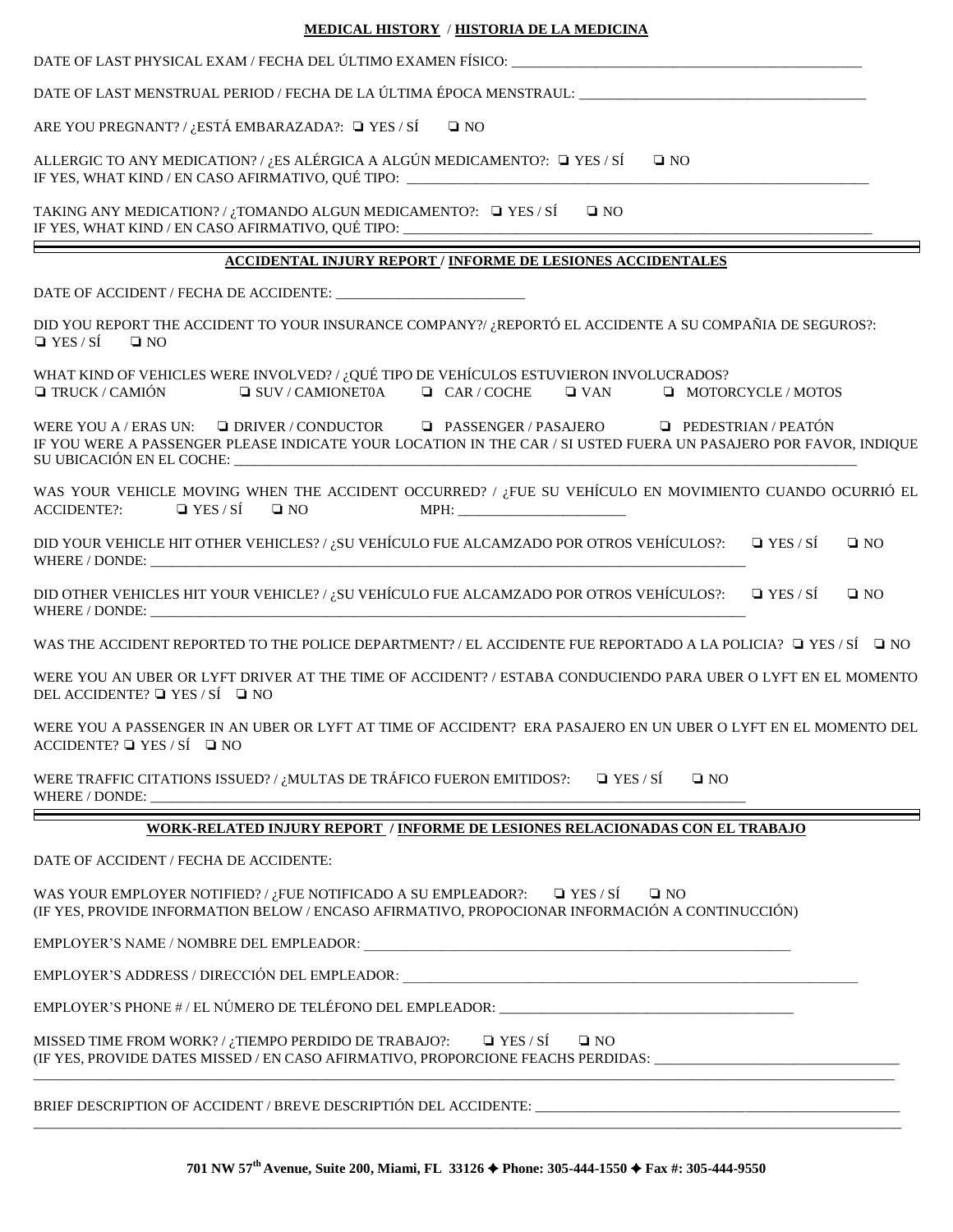#### **SLIP & FALL INJURY REPORT / RESBALAR Y CAER INFORME DE LAS LESIONES**

| DATE OF ACCIDENT / FECHA DE ACCIDENTE: |  |
|----------------------------------------|--|
|----------------------------------------|--|

PLACE OF ACCIDENT? / ¿LUGAR DE ACCIDENTE?: \_\_

WAS ACCIDENT REPORTED? /  $i$ EL ACCIDENTE FUE REPORTADO?  $\qquad$ 

BRIEF DESCRIPTION OF ACCIDENT / BREVE DESCRIPTIÓN DEL ACCIDENTE:

### **INSURANCE INFORMATION / INFORMACIÓN SOBRE EL SEGURO**

\_\_\_\_\_\_\_\_\_\_\_\_\_\_\_\_\_\_\_\_\_\_\_\_\_\_\_\_\_\_\_\_\_\_\_\_\_\_\_\_\_\_\_\_\_\_\_\_\_\_\_\_\_\_\_\_\_\_\_\_\_\_\_\_\_\_\_\_\_\_\_\_\_\_\_\_\_\_\_\_\_\_\_\_\_\_\_\_\_\_\_\_\_\_\_\_\_\_\_\_\_\_\_\_\_\_\_\_\_\_\_\_\_\_\_\_\_\_\_\_\_\_\_  $\_$  , and the set of the set of the set of the set of the set of the set of the set of the set of the set of the set of the set of the set of the set of the set of the set of the set of the set of the set of the set of th

#### **AUTOMOBILE INSURANCE INFORMATION / AUTOMOVILÍSTICO INFORMACIÓN:**

| POLICY # / NÚMERO DE PÓLIZA: CLAIM # / NÚMERO DE RECLAMAR: CLAIM # / NÚMERO DE RECLAMAR: |  |  |  |  |  |
|------------------------------------------------------------------------------------------|--|--|--|--|--|
| HEALTH INSURANCE INFORMATION / INFORMACIÓN DE SEGURO DE MÉDICO:                          |  |  |  |  |  |
|                                                                                          |  |  |  |  |  |
| INSURANCE PHONE # / NÚMERO DE TELÉFONO DE SEGURO: _______________________________        |  |  |  |  |  |
|                                                                                          |  |  |  |  |  |
| SUBSCRIBER'S DOB / FECHA DE NACIMIENTO DEL SUSCRIPTOR: __________________________        |  |  |  |  |  |
| POLICY # / NÚMERO DE PÓLIZA: CLAIM # / NÚMERO DE RECLAMAR: _____________________         |  |  |  |  |  |
|                                                                                          |  |  |  |  |  |

We invite you to discuss with us any questions regarding our services. The best health services are based on a friendly, mutual understanding between provider and patient.

Te invitamos a discutir con nosotros cualquier pregunta acerca de nuestros servicios. Los mejores servicios de salud se basan en un entendimiento amistoso y mutuo entre el proveedor y el paciente.

Our policy requires payment in full for all services rendered at the time of visit, unless other arrangements have been made with the business manager. Ifaccount is not paid within 90 days of the date of service and no financial arrangements have been made, you will be resonsible for legal fees, collection agency fees, and any other expenses incurred in collection your account.

Nuestra politica requiere el pago completo de todos los servicios prestados en el momento de la visita, a menos que otros arreglos se han hecho con el negocio de la gerente de negocios. Si la cuenta no se paga dentro de los 90 dias siguientes a la fecha de la notificación y no hay disposiciones financieras se han hecho, usted será responsable de los honoraios legales, gastos de recaudación, y cualesquiera otros gastos incurridos en el cobro de su cuenta.

If payments for services rendered to you by our office is mailed directly to you by your insurance company you are responsible for paying our office when these checks are received by you. Payment arrangements for these services after your insurance company has paid you is not acceptable. We also request that you provide us with a copy of the Explanation of Benefits that comes with your check so we may record your account properly.

Si cualquiera de los servicios prestados abeto pagos a usted por nuestra oficina nos envían directamente a usted por su compañía de seguros que son responsables para el pago de nuestra oficina cuando estos cheques son recibidos por usted. Modalidades de pago por estos servicios después de que su compañía de seguros ha pagado no es aceptable. También pedimos que nos proporcione una copia de la Explicación de Beneficios que viene con su cheque para que podamos registrar su cuenta correctamente.

I authorize Pros Miami North, LLC. to bill me for all payments that I receive that have not been turned over in a timely manner. Yo autorizo a Pros Miami North, LLC. a enviarme una factura por todos los pagos que recibo que no han sido entregados de manera oportuna.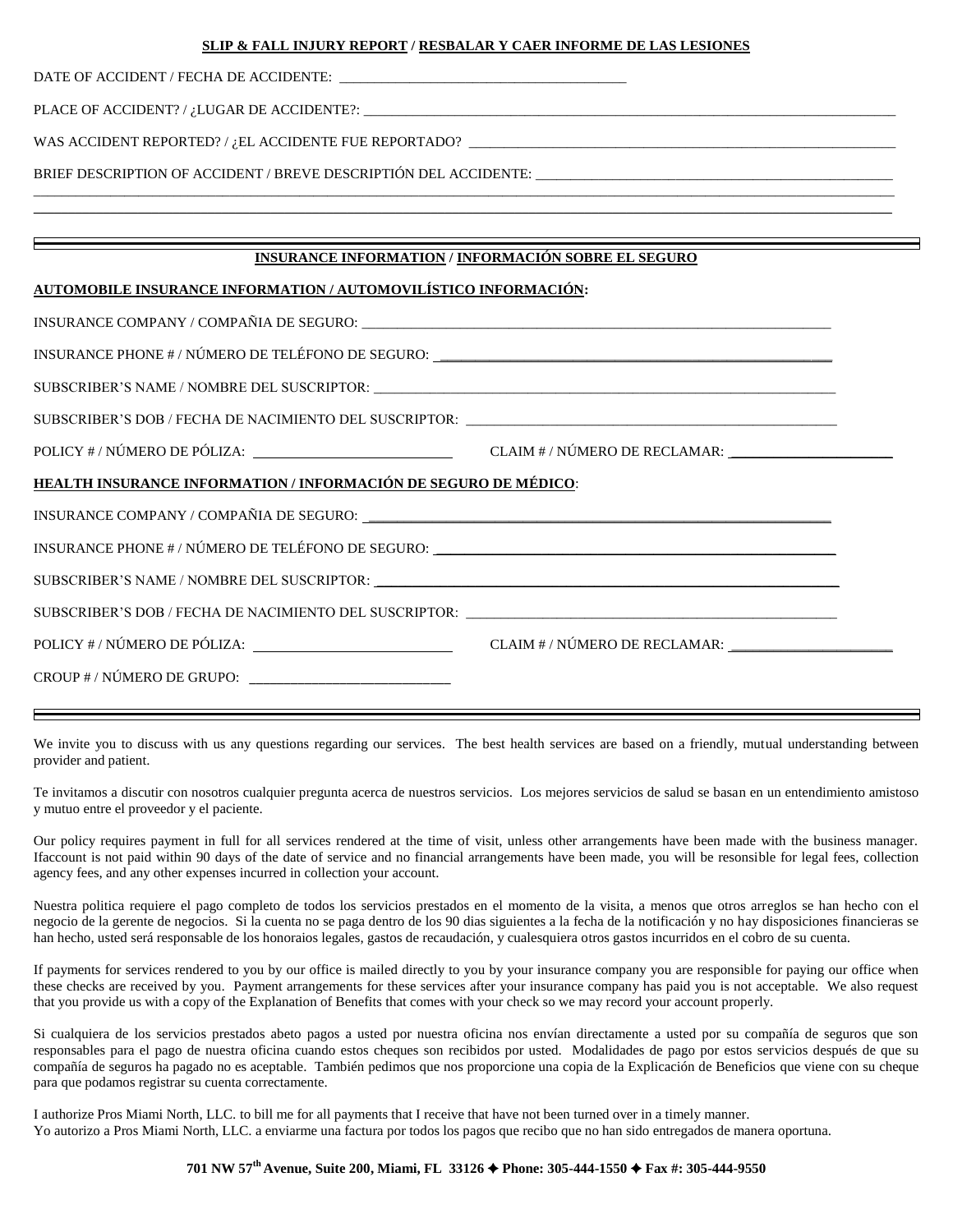I authorize the staff to perform any necessary services needed during diagnosis and treatment. I also authorize the provider and or managed care organization, to release any information required to process insurance claims.

Yo autorizo al personal a realizar cualquier servicio necesario durante el diagnóstico y tratamiento. También autorizo el proveedor y / o organización de cuidado administrado, para liberar toda la información necesaria para procesar reclamaciones de seguros.

I have read, understand the above information and guarantee this form was completed correctly to the best of my knowledge and understand it is my responsibility to inform this office of any changes in my medical status

He leído, entiendo la información anterior y la garantía de esta forma se completó correctamente a lo mejor de mi conocimiento y entiendo que es mi responsabilidad informar a esta oficina de cualquier cambio en mi estado médico.

SIGNATURE / FIRMA: DATE / FECHA: \_\_\_\_\_\_\_\_\_\_\_\_\_\_\_\_\_\_\_\_\_\_\_\_

❏ Adult Patient / Paciente Adulto ❏ Parent or Guardian / Padre/Madre o Guardián ❏ Spouse / Esposa/Esposo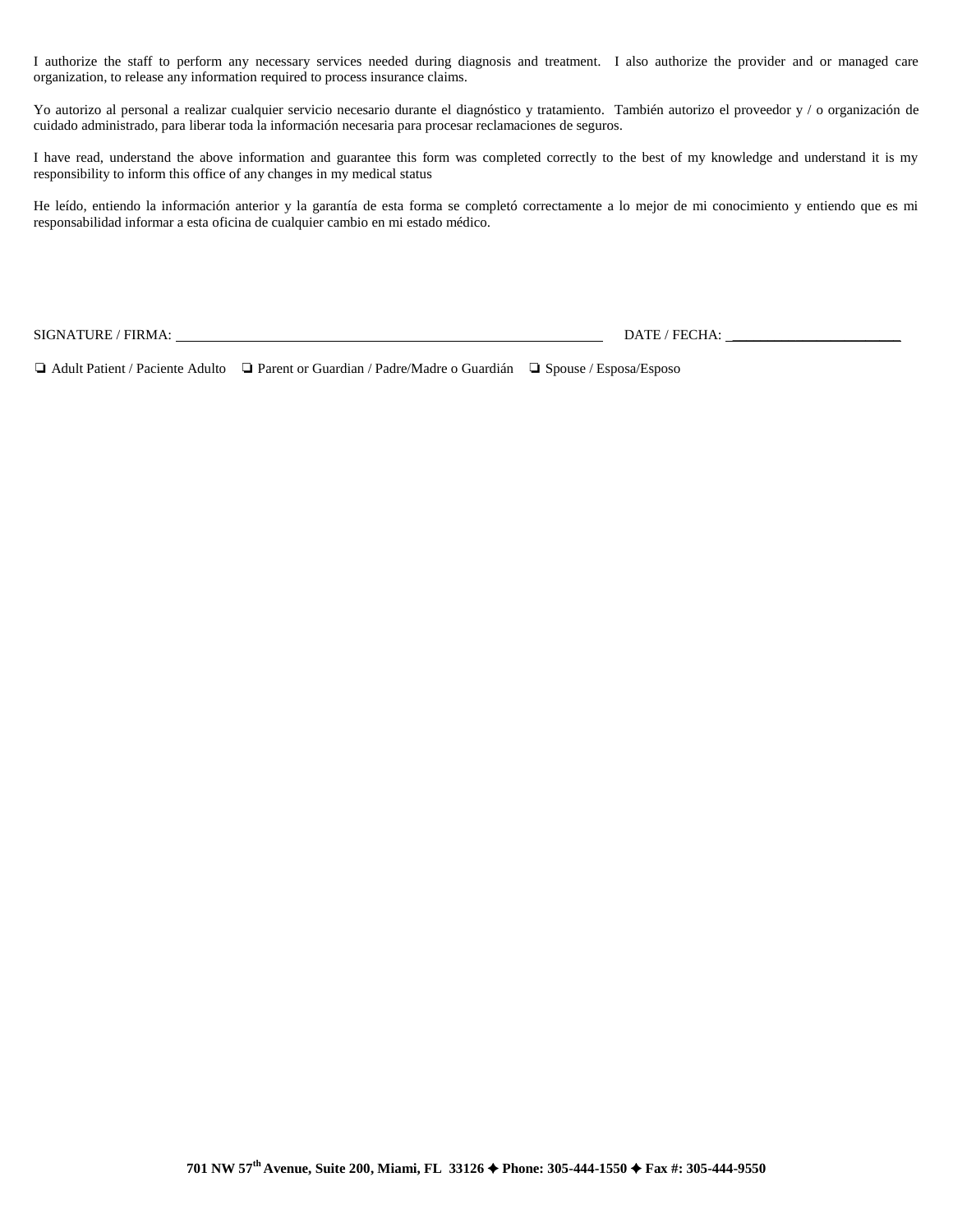

# **CONSENT TO MEDICAL CARE**

## **PLEASE READ THIS FORM CAREFULLY & COMPLETELY BEFORE SIGNING**

I state is a meta-term of the University of the Universe of the Universe medical treatment. I authorize the Doctor(s) of Pros Miami North, LLC. to determine what kinds of diagnostic procedures (tests) must be done in order to learn more about my condition. These may include x-rays, pathological testing, diagnostic testing, or other testing. I understand that if my doctor advises a more complex test, or one, which has special risks, that it will be explained to me. Further, I authorize the personnel of Pros Miami North, LLC. to assist in giving, or to give, the tests, which my doctor will order.

I also authorize my doctor to determine what kind of treatment is to be given, and to perform such procedures as he/she may deem necessary, in his/her professional judgment to preserve my health.

Additionally, I authorize the personnel of Pros Miami North, LLC. to assist in the giving, or to give, the therapy, which my doctor may order. I fully understand that medical tests or treatments may involve certain unavoidable risks. If part of my treatment is very complex or carries special risks, it will be explained to me.

I understand that it is not practical to list every aspect of medical care, nor every procedure or treatment, which I might receive. However, I acknowledge that my doctor is available to answer any questions I might have.

**FOR FEMALES OF CHILD BEARING AGE:** I certify that to my knowledge that I am not, or could be, pregnant and that failure to disclose this condition could result in harm to my unborn child if exposed to radiation through x-ray. Therefore, I consent to any diagnostic x-rays that my doctor would need to diagnose my condition and enable him/her to render treatment.

I certify that I have read this form and have had it explained to me. I further certify that I fully understand its contents.

**For patients unable to sign or minors please have your parent or legal guardian sign on your behalf.**

SIGNATURE: DATE:

❏ Adult Patient ❏ Parent or Guardian

WITNESS: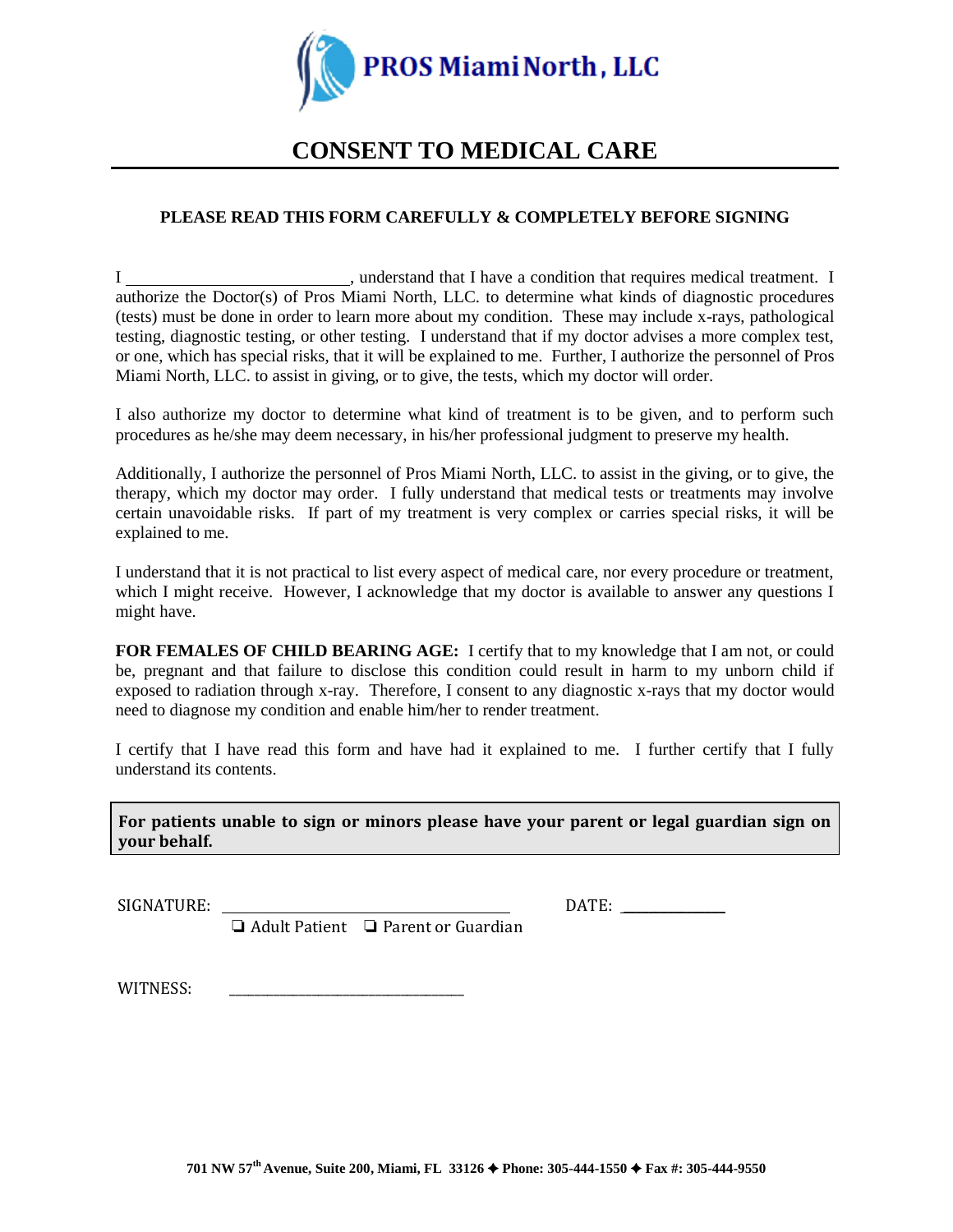

#### **ASSIGNMENT OF INSURANCE BENEFITS, RELEASE, & DEMAND** *Insurer and Patient Please Read the Following in its Entirety Carefully!*

I, the undersigned of patient/insured knowingly, voluntarily and intentionally assign the rights and benefits of my automobile Insurance, a/k/a Personal Injury Protection (hereinafter PIP). Uninsured Motorist, and Medical Payments policy of insurance to the above health care provider. I understand it is the intention of the provider to accept this assignment of benefits in lieu of demanding payment at the time services are rendered. I understand this document will allow the provider to file suit against an insurer for payment of the insurance benefits or an explanation of benefits and to seek §627.428 damages from the insurer. If the provider's bills are applied to a deductible, I agree this will serve as a benefit to me. This assignment of benefits includes the cost of transportation, medications, supplies, overdue interest and any potential claim for common law or statutory band faith/unfair claims handling. If the insurer disputes the validity of this assignment of benefits then the insurer is instructed to notify the provider in writing within five days of receipt of this document. Failure to inform the provider shall result in a waiver by the insurer to contest the validity of this document. The undersigned directs the insurer to pay the health care provider the maximum amount directly without any reductions & without including the patient's name on the check. To the extent the PIP insurer contends there is a material misrepresentation on the application for insurance resulting in the policy of insurance is declared voided, rescinded, or canceled, I, as the named insured under said policy of insurance, hereby assign the right to receive the premiums paid for my PIP insurance to this provider and to file suit for recovery of the premiums. The insurer is directed to issue such a refund check payable to this provider only. Should the medical bills not exceed the premium refunded, then the provider is directed to mail the patient/named insured a check which represents the difference between the medical bills and the premiums paid.

**Disputes:** The insurer is directed by the provider and the undersigned to not issue any checks or drafts in partial settlement of a claim the contain or are accompanied by language releasing the insurer or its insured/patient from liability unless there has been a prior written settlement agreed to by the health provider (specifically the office manager) and the insurer as to the amount payable under the insurance policy. The insured and the provider hereby contests and objects to any reductions or partial payments. Any partial or reduced payment, regardless of the accompanying language, issued by the insurer and deposited by the provider shall be done so under protest, at the risk of the insurer, and the deposit shall not be deemed a waiver, accord, satisfaction, discharge, settlement or agreement by the provider to accept a reduced amount as payment in full. The insurer is hereby placed on notice that this provider reserves the right to seek the full amount of the bills submitted. If the PIP insurer states it can pay claims at 200% of Medicare then the insurer is instructed & directed to provide this provider with a copy of the policy of insurance within 10 days. Any effort by the insurer to pay a disputed debt as full satisfaction must be mailed to the address above, after speaking with the office manager, and mailed to the attention of the **Office Manager**. See Fla. Stat. §673.3111.

**EUOs and IMEs:** If the insurer schedules a defense examination or examination under oath (hereinafter "EUO") the insurer is hereby INSTRUCTED to send a copy of said notification to this provider. The provider or the provider's attorney is expressly authorized to appear at any EUO or IME set by the insurer. The health care provider is not the agent of the insurer or the patient for any purpose.

This assignment applies to both past and future medical expenses and is valid even I undated. A photocopy of this assignment is to be considered as valid as the original. I agree to pay any applicable deductible, co-payments, for services rendered after the policy of insurance exhausts and for any other services unrelated to the automobile accident. The health care provider is given the power of attorney to: endorse my name on any check for services rendered by the above provider; and to request and obtain a copy of any statements or examinations under oath give by patient.

Release of Information: I authorize this provider to: furnish an insurer, an insurer's intermediary, the patient's other medical providers, and the patient's attorney via mail, fax, or email, with any and all information that may be contained in the medical records; to obtain insurance coverage information (declaration sheet & policy of insurance) in writing and telephonically from the insurer; request from any insurer all explanation of benefits (EOBs) for all providers and non-redacted PIP payout sheets; obtain any written and verbal statements the patient or anyone else provided to the insurer; obtain copies of the entire claim file and all medical records, including but not limited to, documents, reports, scans, notes, bills, opinions, X-rays, IMEs, and MRIs, from any other medical provider or any insurer. The provider is permitted to produce my medical records to its attorney in connection with any pending lawsuits. The insurer is directed to keep the patient's medical records from this provider private and confidential. The insurer is not authorized to provide these medical records to anyone without the patient's and the provider's prior express written permission.

**Demand:** Demand is hereby made for the insurer to pay all bills within 30 days without reductions and to mail the latest non-redacted PIP payout sheet and the insurance coverage declaration sheet to the above provider within 15 days. The insurer is directed to pay the bills in the order they are received. However, if a bill from this provider and a claim from anyone else is received by the insurer on the same day the insurer is directed to not apply this provider's bill to the deductible. If a bill from this provider and claim from anyone else is received by the insurer on the same day then the insurer is directed to pay this provider first before the policy is exhausted. In the event the provider's medical bills are disputed or reduced by the insurer for any reason, or amount, the insurer is to: set aside the entire amount disputed or reduced; escrow the full amount at issued; and not pay the disputed amount to anyone or any entity, including myself, until the dispute is resolved by a Court. Do not exhaust the policy. The insurer is instructed to inform, in writing, the provider of any dispute.

**Certification:** I certify that: I have read and agree to the above; I have not been solicited or promised anything in exchange for receiving health care; I have not received any promises or guarantees from anyone as to the results that may be obtained by any treatment or service; and I agree the provider's prices for medical services, treatment and supplies are reasonable, usual and customary.

**Caution: Please read before signing. If you do not completely understand this document please ask us to explain it to you. If you sign below we will assume you understand and agree to the above.**

Patient's Name: Change Print Patient's Signature: Patient's Signature:

(If patient is a minor, signature of parent/guardian)

Date: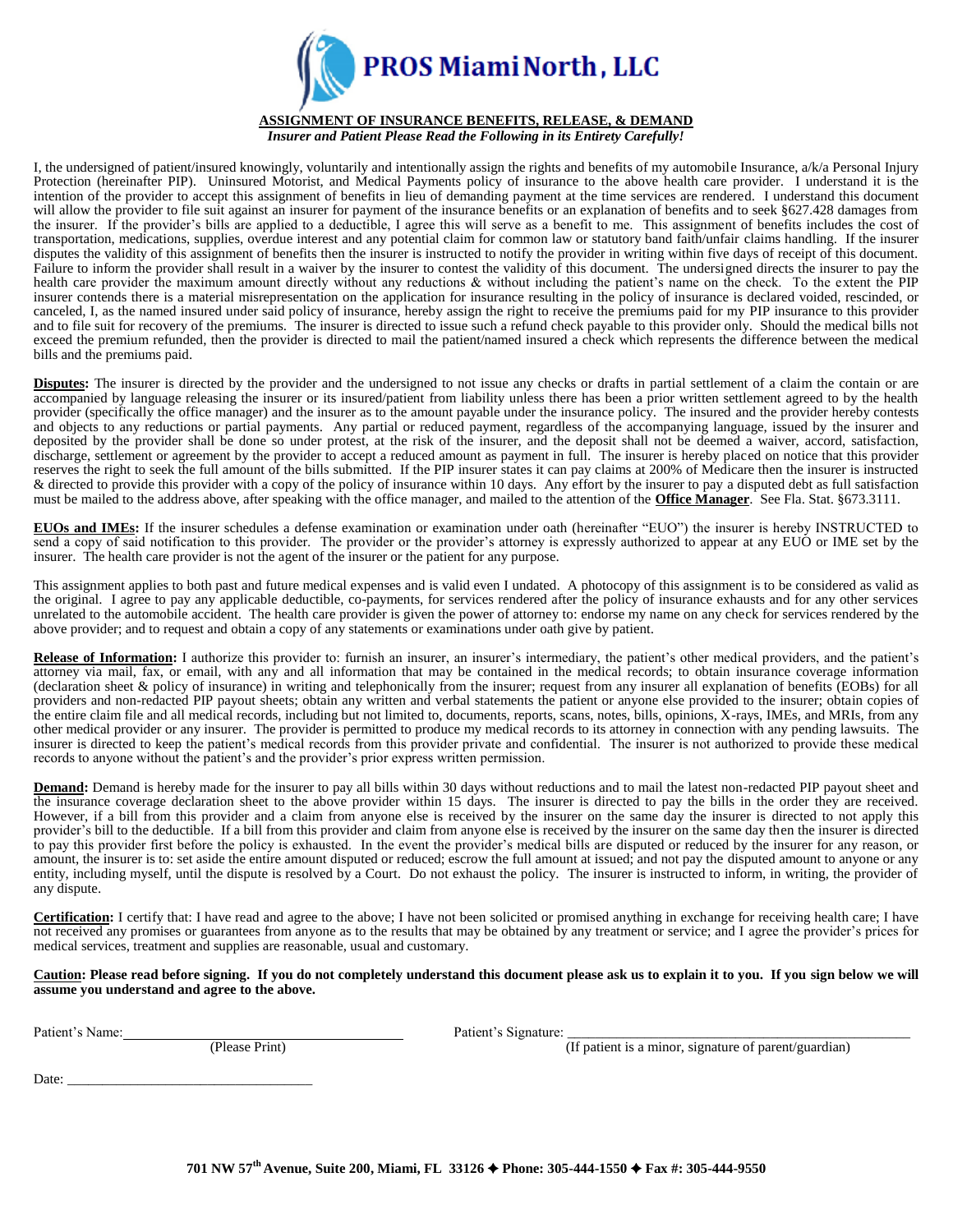

## **RE: HEALTH REPORTS AND DOCTOR'S LIEN**

**\_\_\_\_\_\_\_\_\_\_\_\_\_\_\_\_\_\_\_\_\_\_\_\_\_\_\_ \_\_\_\_\_\_\_\_\_\_\_\_\_\_\_\_\_\_\_\_\_\_\_\_\_\_\_ \_\_\_\_\_\_\_\_\_\_\_\_\_\_\_\_\_\_\_\_\_\_\_\_\_\_\_ \_\_\_\_\_\_\_\_\_\_\_\_\_\_\_\_\_\_\_\_\_\_\_\_\_\_\_**

Dear

I hereby authorize the above doctor to furnish you, my attorney, with a full report of his examination, diagnosis, treatment, prognosis, etc., of myself in regards to the accident in which I was involved.

I hereby authorize and direct you, you my attorney, to pay directly to said doctor such sums as may be due and owing him for professional services rendered me both by reason of the aforesaid accident and by reason of any other bills that are due and owing to this office and to withhold such sums from any settlement, judgment or verdict as may be necessary to adequately protect said doctor. I hereby further give a lien on my case to said doctor against any and all proceeds of any settlement, judgment or verdict which may be paid to you, my attorney, or myself as the result of the injuries for which I have been treated or injuries in connection therewith.

I fully understand that I am directly and fully responsible to said doctor for all professional bills submitted by him for services rendered me and that this agreement is made solely for said doctor's additional protection and in consideration of pending payment. And I further understand that such payment is not contingent on any settlement, judgment or verdict by which I may eventually recover said fee.

Patient's Signature: \_\_ Date: \_\_\_\_\_\_\_\_\_\_\_\_\_\_\_\_\_\_\_

\_\_\_\_\_\_\_\_\_\_\_\_\_\_\_\_\_\_\_\_\_\_\_\_\_\_\_\_\_\_\_\_\_\_

❏ Adult Patient ❏ Parent or Guardian

Date of Accident:

The undersigned being attorney of record for the above patient does hereby agree to observe all the terms of the above and agrees to withhold such sums from any settlement, judgment or verdict as may be necessary adequately to protect the said doctor above.

Attorney's Signature: Date: Date:

**ATTORNEY: PLEASE SIGN, DATE, AND RETURN THIS DOCUMENT TO THE DOCTOR'S OFFICE. KEEP ONE COPY FOR YOUR RECORDS.**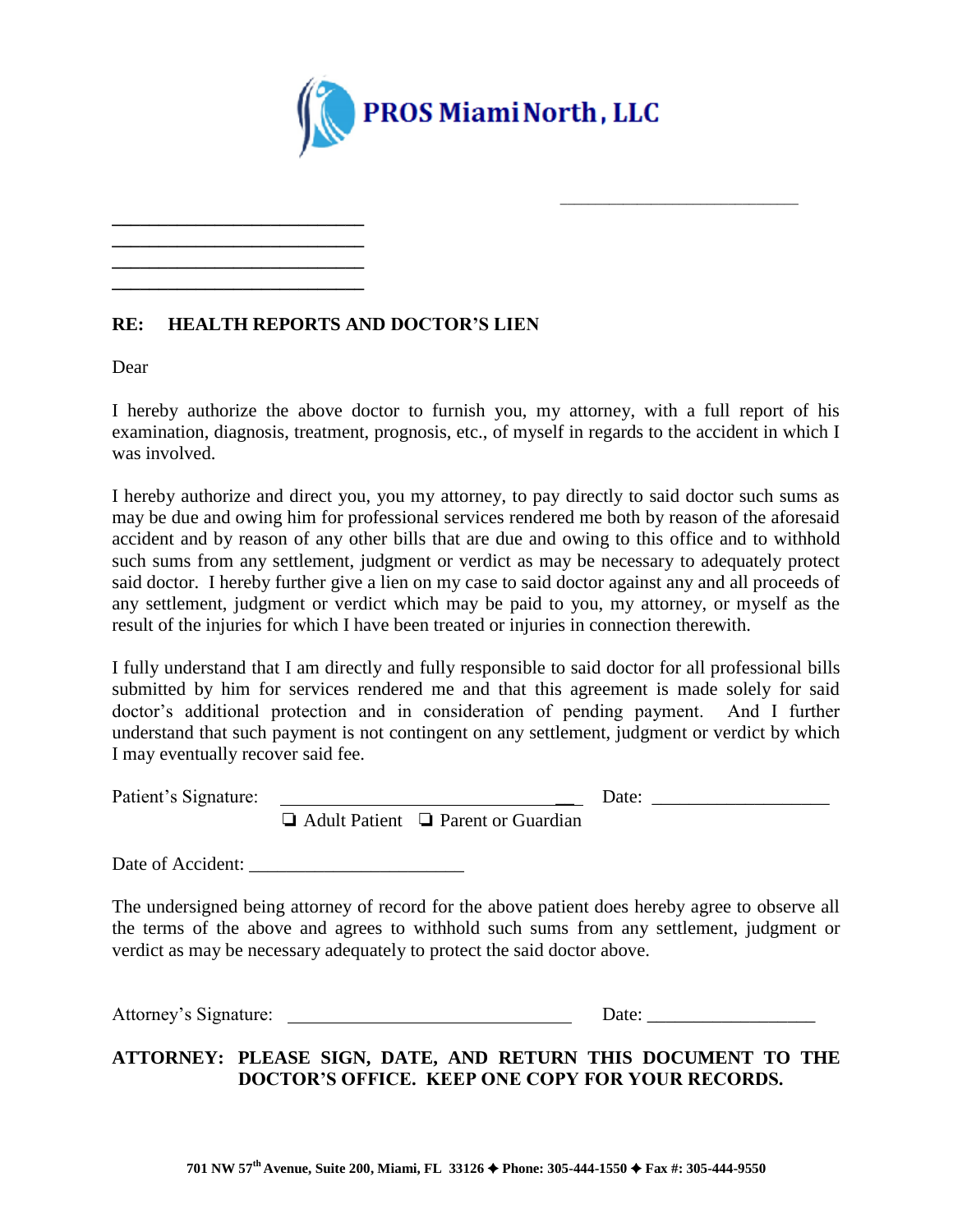

# **NOTICE OF PRIVACY PRACTICES**

### **THIS NOTICE DESCRIBES HOW MEDICAL/PROTECTED HEALTH INFORMATION ABOUT YOU MAY BE USED AND DISCLOSED AND HOW YOU CAN GET ACCESS TO THIS INFORMATION.**

### **PLEASE REVIEW THIS SUMMARY CAREFULLY SUMMARY:**

By law, we are required to provide you with our notice of privacy practices (NPP). This notice describes how your medical information may be used and disclosed by us. It also tells you how you can obtain access to this information.

### **As a patient, you have the following rights:**

- 1. The right to inspect and copy your information;
- 2. The right to request corrections to your information;
- 3. The right to request that your information be restricted;
- 4. The right to request confidential communications;
- 5. The right to a paper copy of this Notice.

We want to assure you that your medical/protected health information is secure with us. This Notice contains information about how we will insure that your information remains private.

If you have any questions about this Notice, the name and phone number of our contact person is listed on this page.

Effective Date of this Notice: Contact Person: \_\_Office Manager Phone Number: \_\_305-444-1550

### **Acknowledgement of Notice of Privacy Practices**

I hereby acknowledge that I have received a copy of this practice's NOTICE OF PRIVACY PRACTICES. I understand that if I have questions or complaints regarding my privacy rights that I may contact the person listed above. I further understand that the practice will offer me updates to this NOTICE OF PRIVACY PRACTICES should it be amended, modified, or changed in any.

**Patient or Representative's Name (please print)**

\_\_\_\_\_\_\_\_\_\_\_\_\_\_\_\_\_\_\_\_\_\_\_\_\_\_\_\_\_\_\_\_\_\_\_\_\_\_\_\_\_\_\_\_\_\_\_\_

**Patient or Representative's Signature Date**

\_\_\_\_\_\_\_\_\_\_\_\_\_\_\_\_\_\_\_\_\_\_\_\_\_\_\_\_\_\_\_\_\_\_\_\_\_\_\_\_\_\_\_\_\_\_\_\_\_\_\_\_\_\_\_\_\_\_\_\_\_

❏ Patient refused to sign ❏ Patient was unable to sign because

\_\_\_\_\_\_\_\_\_\_\_\_\_\_\_\_\_\_\_\_\_\_